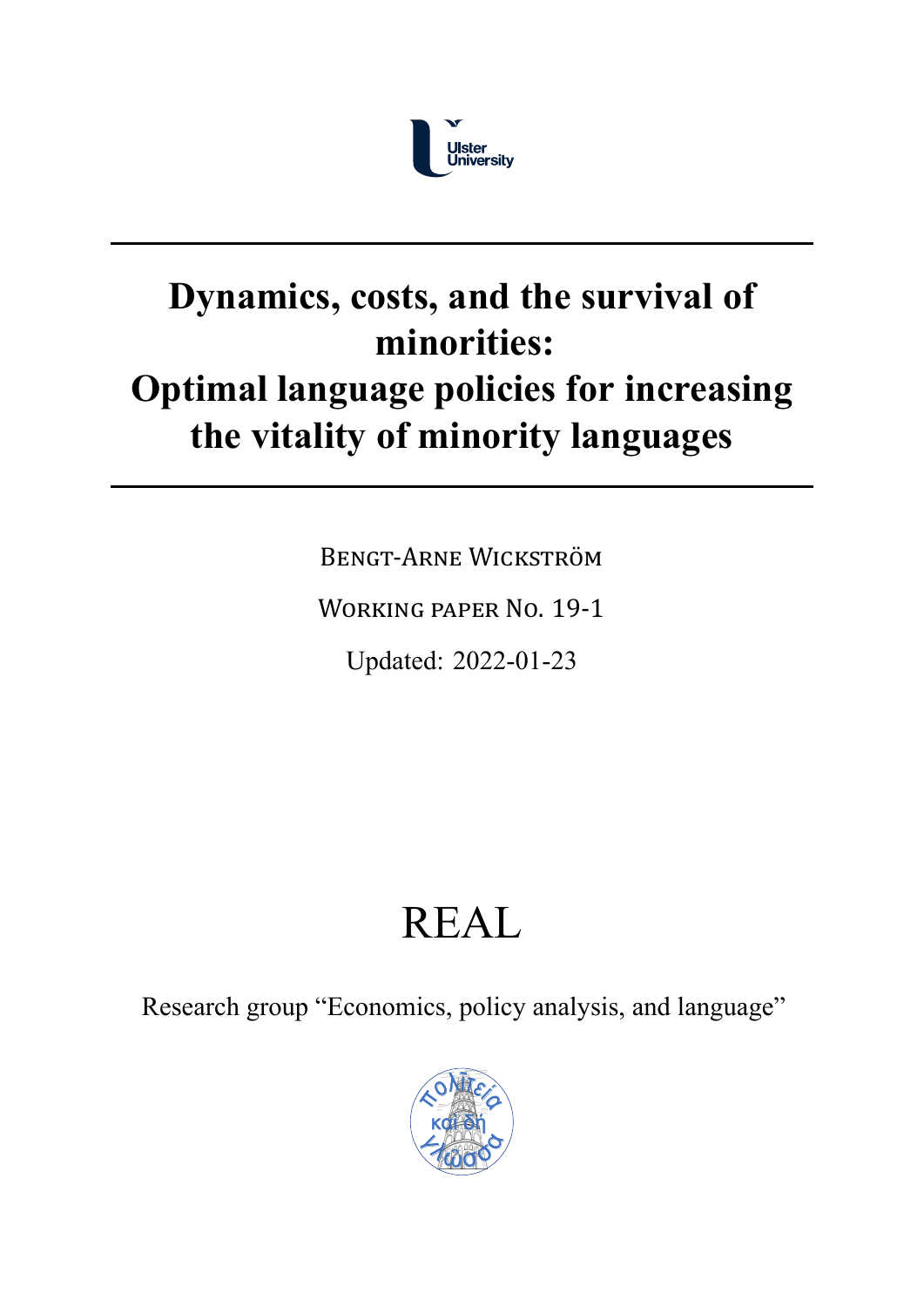# Dynamics, costs, and the survival of minorities: Optimal language policies for increasing the vitality of minority languages\*

BENGT‐ARNE WICKSTRÖM†

Updated: 2022-01-23

#### **Abstract**

It is assumed that language policy can influence parents' choice of language in which they bring up their children. A simple model of linguistic transmission in the family is outlined and the effect of different policies on the vitality of a minority language is analyzed.

It is argued that the habitation patterns and the numerical strength of the minority have a strong influence on the cost-effectiveness of different policy measures. It is shown that by classifying language policies into four different categories we can assign different policies to different minorities in a cost-effective manner according to the size of the jurisdiction where the minority lives and to its strength in the jurisdiction considered.

We provide a general intuitive discussion and a specific example to support the general analysis.

**Keywords:** vitality of minority language; language policy; cost-effectiveness analysis; structure of costs

This essay has been published as:

† Andrássy-Universität Budapest

Research group ["Economics](https://id.erudit.org/iderudit/1084706ar), policy analysis, and [language"](https://doi.org/doi.org/10.7202/1084706ar) (REAL) Email: *bengt-arne.wickstroem@andrassyuni.hu*

<sup>\*</sup>Part of this work was carried out in the Research group "Economics and language" in Berlin, which received funding from the European Union's Seventh Framework Program (Project MIME – grant agreement 613344). This support is gratefully acknowledged.

WICKSTRÖM, BENGT‐ARNE (2021). "Dynamics, costs and the survival of minorities: Optimal language policies for increasing the vitality of minority languages". In: *Minorités linguistiques et société / Linguistic Minorities and Society* **17**: 221–239. DOI: doi.org/10.7202/1084706ar. URL: https://id.erudit.org/ iderudit/1084706ar.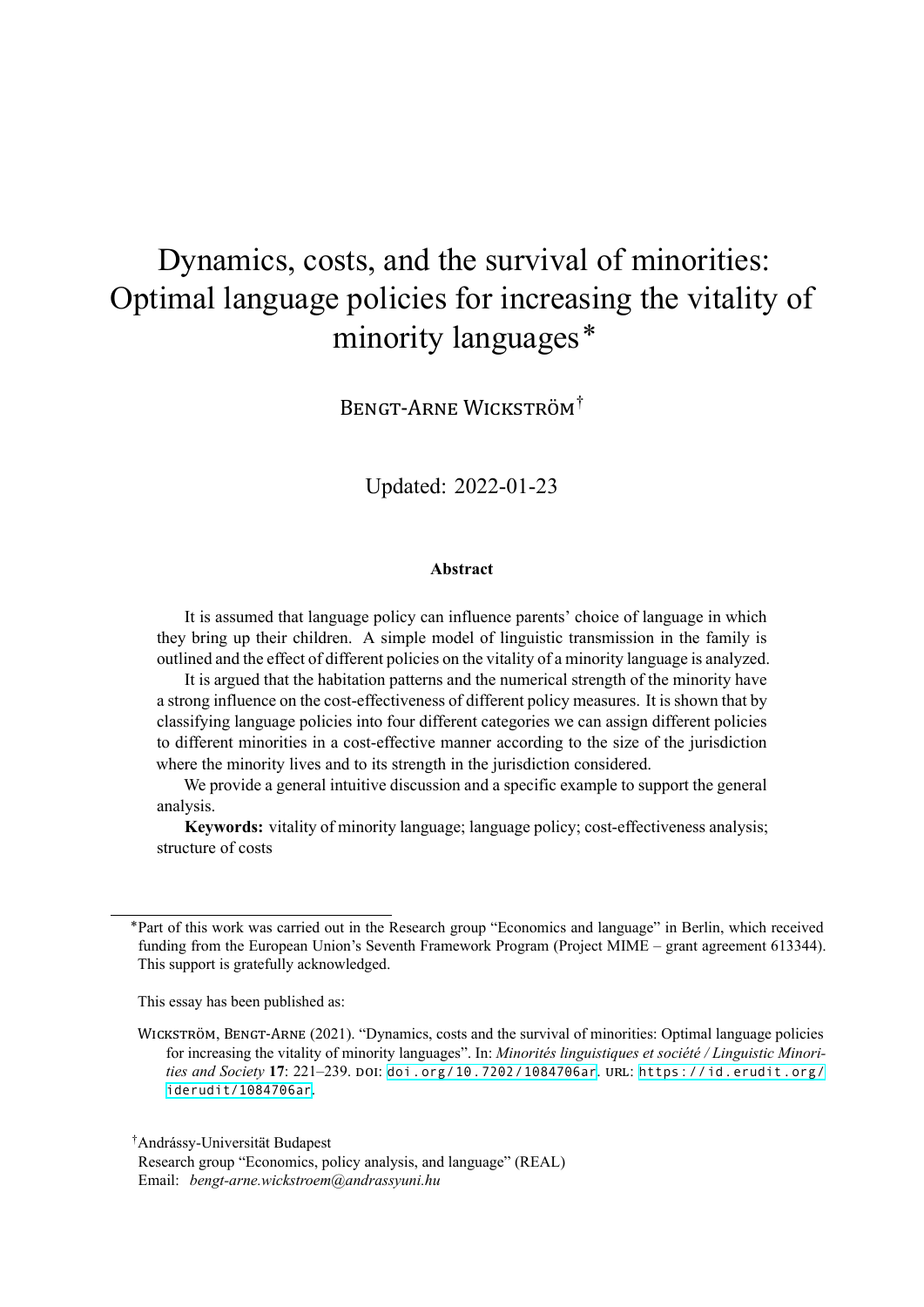#### **Résumé**

Il est supposé que la politique linguistique puisse influencer le choix de la langue dans laquelle les parents élèvent leurs enfants. Les grandes lignes d'un modèle simple de transmission linguistique dans la famille sont exposées et l'effet de différentes politiques sur la vitalité d'une langue minoritaire est analysé.

Il est avancé que la structure d'habitation et le nombre de personnes de la minorité ont une forte influence sur le rapport coût efficacité des différentes mesures politiques. Il est démontré qu'en classant les politiques linguistiques en quatre catégories différentes, nous pouvons attribuer différentes politiques à différentes minorités de manière rentable en fonction de la taille de la juridiction où la minorité vit et de sa force dans la juridiction considérée.

Nous fournissons une discussion intuitive générale et un exemple spécifique à l'appui de l'analyse générale.

**Mots clés :** vitalité de la langue d'une minorité; politique linguistique; analyse coût effet; structure des coûts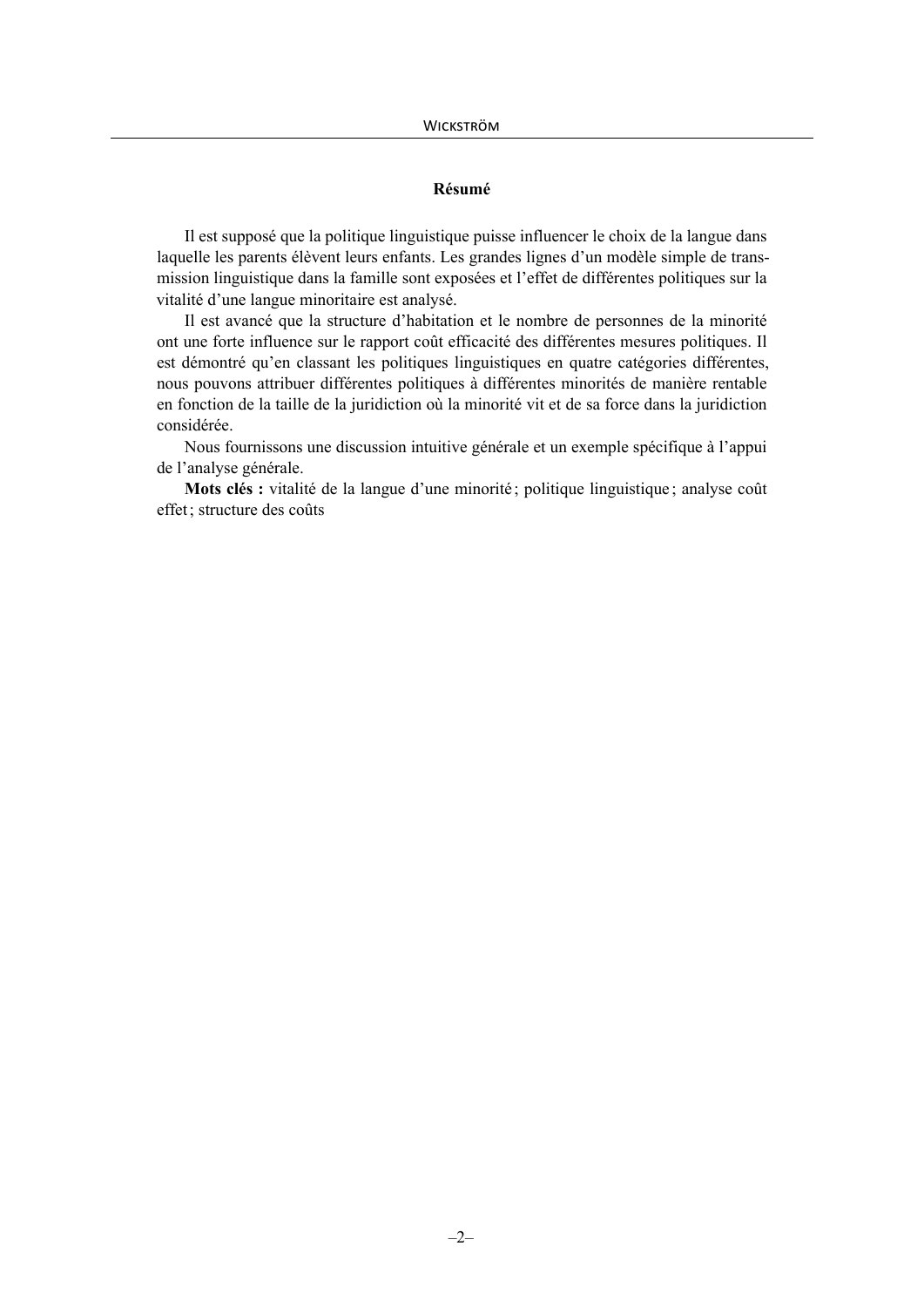## **1 INTRODUCTION**

An economic approach to any social phenomenon has to take into account that economics is about making choices. In one way or another, benefits – or, more generally, effects – and costs are compared for the purpose of making decisions.<sup>1</sup> This can easily be applied to the evaluation of public policies, such as language policies. In the analysis of any policy one generally distinguishes between cost-benefit and cost-effectiveness analysis. In the first one, benefits – or utility – of a policy measure are quantified and com[pa](#page-3-0)red to costs, in the latter a goal is as a rule specified without reference to its value, and the costs necessary to reach the goal is minimized, or for a given budget, the cost structure that makes the goal fulfillment the highest is looked for. In the case of language policy, the first approach could be one deciding if a certain policy measure – introducing bilingual street signs, say – brings more "welfare" to the members a minority than it costs. In the second case, the goal might be to increase the size of a linguistic minority, and one looks for the policy measures that will fulfill this goal in in the best way, given the available budget.

The biggest problem in a cost-benefit analysis is the measurement of the value of the benefits. Ideally each beneficiary should report how high he or she values the measure, and these evaluations should be added to give the gross benefits. However, there are both theoretical and practical difficulties here.<sup>2</sup> Given these difficulties, in many practical policy evaluations, the benefits are simply fixed by the policy maker as a result of the political process. In a costbenefit analysis, since the beneficiaries are individuals, the policy maker would have to specify average benefits of the memb[er](#page-3-1)s of the minority, and the total benefits would be proportional to the number of beneficiaries.

In a cost-effectiveness analysis, this approached is abandoned and the goals are simply defined without any reference to the well-being of the beneficiaries. In this contribution, the goal of the policy maker is taken to be of this kind, namely a high vitality of a minority language. This is further specified as the language having a large number of users in everyday situations. We will further assume – in accordance with real-world observations – that speakers of a minority languages are bilingual in the majority language of their region. The research question is how the vitality, thus defined, can be improved through language policies. In addressing the question, we will discuss how different language-policy measures can be thought to affect different minority languages. The language communities thereby differ in the number of speakers and in their geographical extension.

In comparison to the benefit/effectiveness side of the analysis, the cost side is relatively well-defined and objectively measurable. The structure of the costs opens up a broad spectrum

<sup>&</sup>lt;sup>1</sup> For a discussion related to language-policy issues, see WICKSTRÖM  $(2016)$  or WICKSTRÖM, TEMPLIN, and GAZZOLA (2018).

<span id="page-3-1"></span><span id="page-3-0"></span><sup>&</sup>lt;sup>2</sup> The theoretical difficulty is that the individual evaluations, the propensities to pay, are not well-defined, and so called Scitovsky paradoxes, see SCITOVSZKY (1941), or "path dependencies" can occur. That is, the evaluation of two policy measures ( $A$  and  $B$ , say) would be different if  $A$  is imple[mented](#page-11-0) first and  $B$  thereafter than if  $B$  is implemen[ted](#page-11-1) first and then A. Especially in language policy, the probability of path dependencies can be very high. The practical problem is that the individual evaluation has to come directly from the various beneficiaries, who often have no incentives to speak the truth, [see](#page-10-0) GINSBURGH (2017).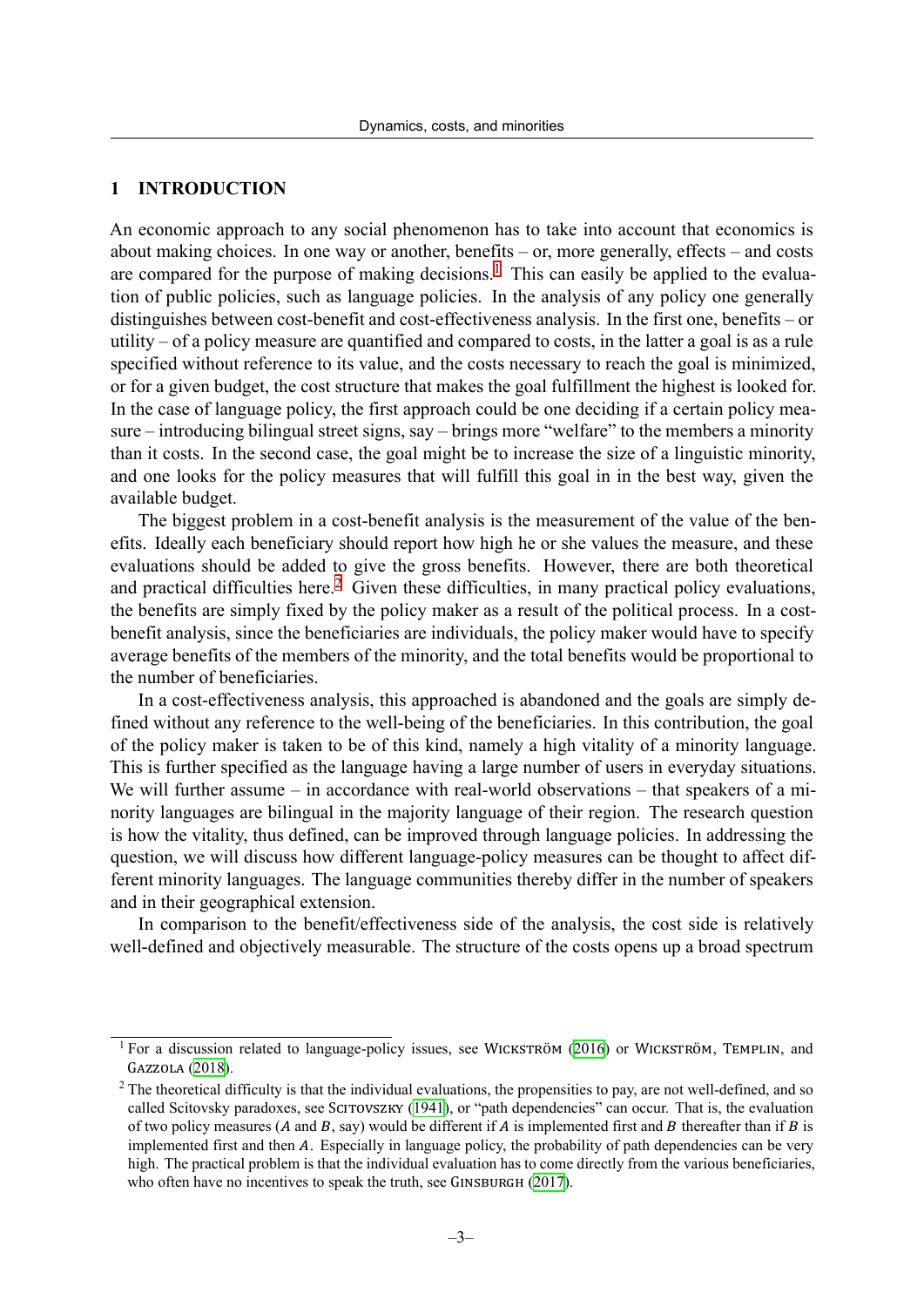of interesting questions. The costs, however, are largely ignored in the literature.<sup>3</sup> The focus of this essay is on some principal results that originate in the different structures of the costs of language-policy measures.

To make the concept of language policy tractable we will define policy me[as](#page-4-0)ures as the "atoms" of language policy. A language-policy measure is then the smallest sensible good or service that the policy maker provides. Examples could be bilingual street signs in a town, the use of the minority language in the names of some public institutions, the publication of certain official documents in a minority language, etc. Since it is not very practical to have different rules for each measure, we let several similar measures be collected in policy category. A category is then a collection of measures for which the same rules for the implementation applies. For our purpose in this essay it is convenient to define the categories according to the cost structure of the included measures.

Before analyzing the importance of cost structures for the language policy, in section 2 we briefly discuss the social dynamics behind the survival of minorities. Then, in section 3 we discuss the costs of language policy and define what we understand under "cost structure". We provide the general intuition behind the importance of costs for a sensible language poli[cy](#page-4-1) in support of the vitality of a minority language in section 4. This is then illustrated in a s[im](#page-5-0)ple example in section 5. Some general remarks close the essay in section 6.

#### **2 DYNAMICS OF MINORITY-LANGUAGE SUR[VI](#page-6-0)VAL**

<span id="page-4-1"></span>There is a rich liter[at](#page-6-1)ure analyzing the factors determining the long-run [v](#page-9-0)itality of minority languages.<sup>4</sup> Important is the observation that decisions about language use are made by individuals. Public language policy can only provide incentives that influence the decisions. For the sake of argument, we will concentrate on a situation with two languages in society: a high-status majorit[y](#page-4-2) language  $H$  and a low-status minority language  $L$ . Further, we assume that all speakers of  $L$  are bilingual in  $H$ , also. That is, we divide the individuals in society in two groups: the speakers of  $H$  and the (bilingual) speakers of  $L$ .

The transmission of language knowledge and use is from one generation to the next. The relevant question is, what fraction of the population will use  $L$  given that a certain fraction in the previous generation used it. The transmission can be divided up into several processes. Given that the most frequent transmission is through a two-adults family, the types of the adults in the family is important. Three different types of families can be distinguished:  $HH$ ,  $HL$ , and  $LL$ . A  $HH$  family will in general produce children of type  $H$ , whereas  $HL$  and  $LL$  families will give rise to offspring of both types,  $H$  and  $L$ .

The first process is the family formation. Mating is assumed to be generally random with varying success probabilities. The probabilities of the various types, of course, depends on the frequencies of the  $H$  and  $L$  types in society, but are not necessarily equal to the result of random "blind" encounters. Two  $H$  individuals or two  $L$  individuals will probably in most cases join more easily into an  $HH$  or an  $LL$  family than an  $H$  and an  $L$  individual will become an  $HL$ 

<sup>&</sup>lt;sup>3</sup> For some notable exceptions, see VAILLANCOURT (1997), GRIN and VAILLANCOURT (1999), VAILLANCOURT and COCHE (2009), COCHE , VAILLANCOURT , CADIEUX, and RONSON (2012), and DESGAGNÉ and VAILLANCOURT (2016).

<span id="page-4-2"></span><span id="page-4-0"></span><sup>4</sup> See, for instance, WICKSTRÖM (2005) and TEMPLIN , SEIDL, WICKSTRÖM , and FEICHTINGER (2016), as well as the references therein.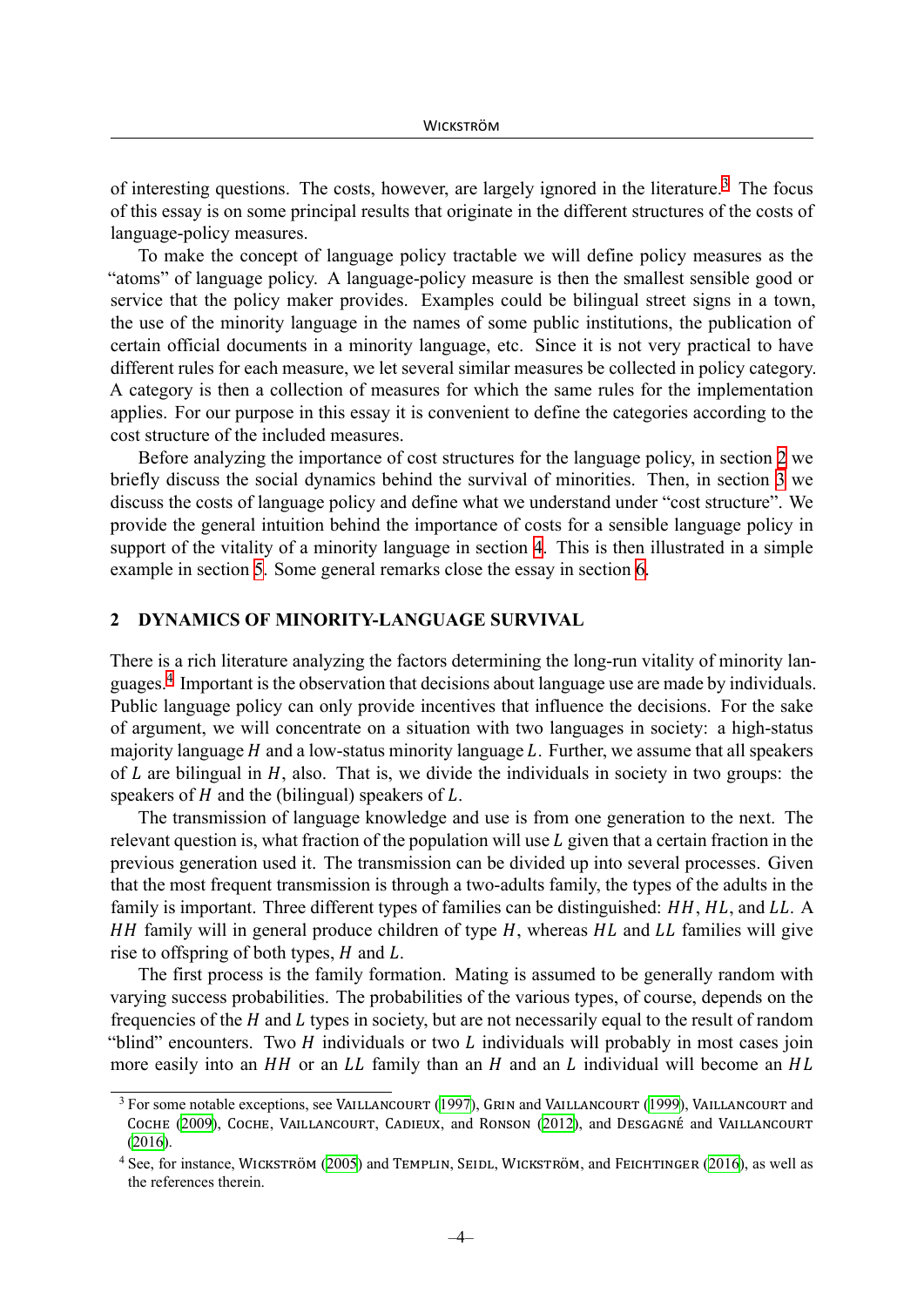family. Once the successful mating has taken place, children will be produced. The second process is the choice of language repertoire for the children. This is partially determined by the pride of the parents in their respective languages and the public language policy in the form of acquisition and status planning. Once the children have been socialized the process with the mating and child production starts again. That is, there is a never-ending feedback mechanism determining the distribution of types in society.

This feedback mechanism will lead to a steady state with a long-run equilibrium only if enough children of type L, on the average, emerge from family type  $HL$ <sup>5</sup> If this number is high enough, the minority language will survive. That is, the language-policy will have to provide strong enough incentives for "mixed families" to raise sufficiently many children as bilinguals. The incentives necessary for that is, of course, an empirical issue. The in[c](#page-5-1)entives basically work through two kinds of policy measures: acquisition planning providing education opportunities in the minority language and status planning making the speakers of the minority language proud of their minority language. The problem of the language planner is then to determine a policy giving correct incentives for the families of type HL. The correct incentives cannot be determined theoretically; this is an empirical matter. However, the theory provides some general insights. These insights are closely related to the cost structure of the policy measures.

## **3 THE STRUCTURE OF COSTS**

<span id="page-5-0"></span>In any selection of public-policy measures, costs play a decisive rôle. Relevant policy alternatives must always be considered. The budget for public activities is always limited which implies a choice between policy measures to be realized. The provision of bilingual street signs in a community might mean that the number of hospital beds has to be lowered or the introduction of a bilingual school system might come at the cost of an additional F16 airplane for the air force, for instance. Also, within a given policy sector we have this problem: the language planning budget might allow bilingual street signs or bilingual official government publications, but not both. In other words, we cannot have everything we find good and worthwhile if budgets are limited. We have to make choices, and making the choice leading to the most desired effect within the given budget is the central problem.

In language planning and policy, the costs – in addition to administrative implementation costs – will depend on the number of individuals in the benefiting minority and on their geographical habitation patterns. The costs of some planning measures, like bilingual street signs, are independent of the size of the minority, but strongly depend on the size of the territory where the street signs are introduced, they are spatial and non-rival. The costs of other measures, like the right to receive personal answers from public authorities in the minority language, depend on the number of inquiries received by the authorities which in turn is dependent on the number of individuals in the minority, but is largely independent of the size of the jurisdiction in question, non-spatial and rival costs. Public documents, like laws and decrees, published in a minority language cause only fix costs which, hence, are independent of both the numerical strength and the geographical distribution of the members of the minority, they are non-spatial and non-rival. Finally, many measures, like education or social services in a minority language, cause costs that depend both on the size of the minority and its geographical distribution, the costs are both spatial and rival.

<span id="page-5-1"></span> $5$  See WICKSTRÖM (2005) or TEMPLIN, SEIDL, WICKSTRÖM, and FEICHTINGER (2016).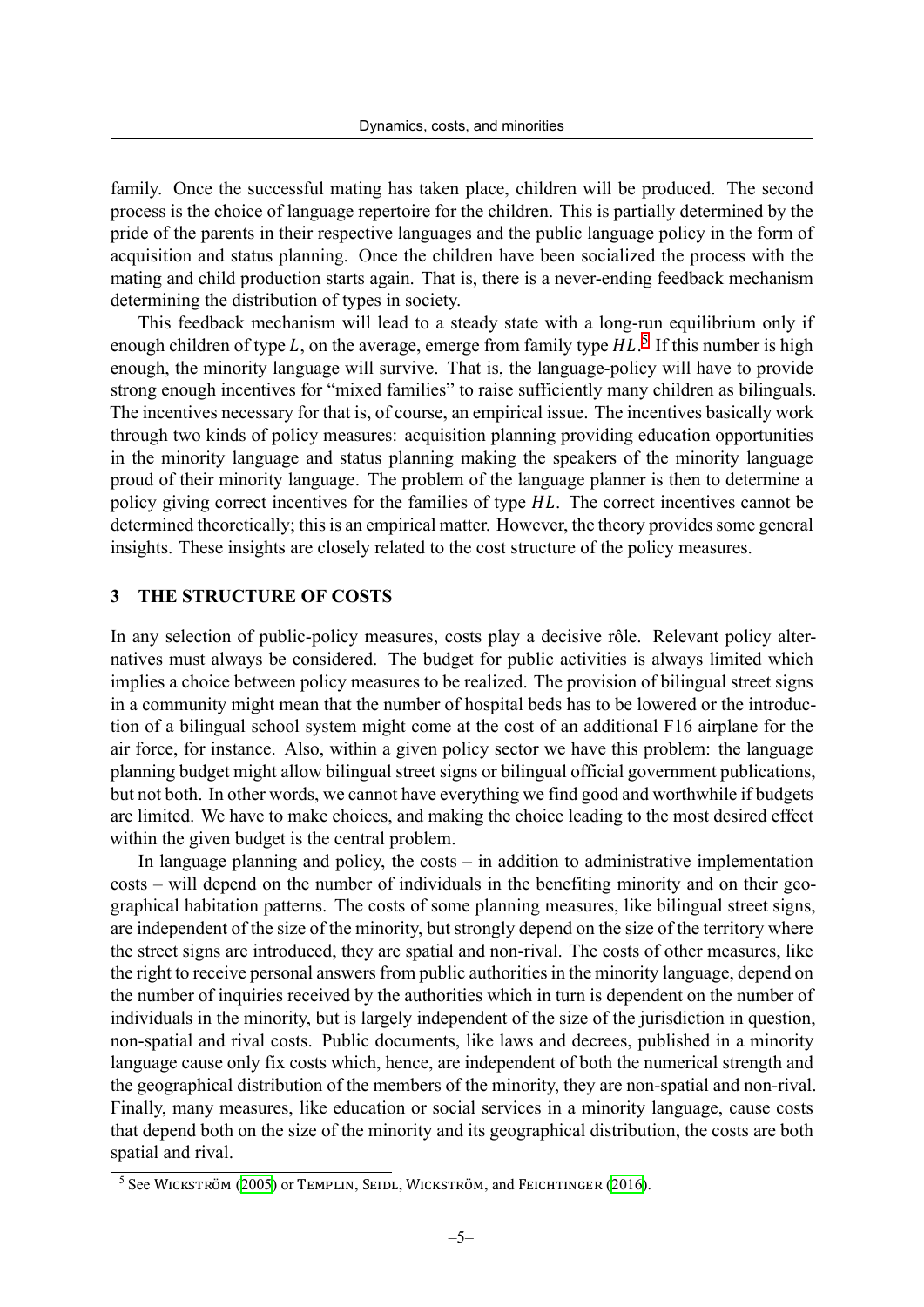All these policy measures might increase the status of the minority language and give parents incentives to transmit their language to their offspring. The costs, both size and structure, differ considerably, though. For the non-rival and non-spatial measures the costs are the same for all types of minorities. In the case of a spatial and non-rival good, we have lower costs for concentrated minorities than for geographically spread-out minorities. A non-spatial and rival policy measure gives rise to lower costs for small minorities than for relatively large ones. Finally, a measure characterized by spatial and rival costs implies lower costs for small and concentrated minorities than for large and spread-out ones. This leads to different optimal policies for promoting the vitality of different types of linguistic minorities.

#### <span id="page-6-0"></span>**4 POLICY CHOICES FOR DIFFERENT MINORITIES**

The goal is to influence the behavior of the typical  $HL$  family the most, giving it incentives to socialize its children in the minority language. In order to achieve this, we have to design different policies according to the characteristics of the minority community with respect to size and habitation patterns. Only in that way we can allocate a given budget efficiently. For a small and concentrated minority, relatively more funds should be allocated for spatial and rival measures such as education and social services than for non-spatial and non-rival measures such as government publications. For a small and spread-out minority, relatively more funds should be used for non-spatial, but rival measures for example the right to deal with the authorities in the minority language, than for non-rival and spatial measures such as bilingual street names. For a big and concentrated minority, relatively more funds should be allocated to spatial and non-rival measures like street signs than to non-spatial and rival measures like receiving answers from the authorities in the language. The relatively big and spread-out minority should receive relatively more funds for non-spatial and non-rival measures like official documents than for spatial and rival measures like social services.

This, of course, does not mean that the absolute amounts of funds allocated to a big minority for social services or education in the minority language should decrease. Only in relation to other measures should the *relative* size be lower than for a smaller minority. The same, *mutatis mutandis*, of course, holds for all other cases. In general, the absolute amounts of funds used for any given minority is a political issue and would in most cases depend on the size of the minority. However, given the budget for a certain minority, the distribution of funds for different policy categories should be determined by the demographic characteristics of the minority. "One model doesn't fit all."

### <span id="page-6-1"></span>**5 AN EXAMPLE**

We illustrate this with the help of a simple example. Assume that there are four types of languagepolicy categories under consideration: non-spatial and non-rival measures with a budget  $x$ ; nonspatial, but rival measures with a budget  $ny$ , that is for each member of the minority the sum y is being allocated; spatial, but non-rival measures with a budget  $az$ , that is for each km<sup>2</sup> of the jurisdiction in question the sum  $z$  is being allocated; and spatial and rival measures with a budget  $w(n + \varepsilon a)$ , that is for each person in the jurisdiction the sum w is allocated, but due to the spatial extension this carries some additional costs,  $w\epsilon a$ , proportional to the size of the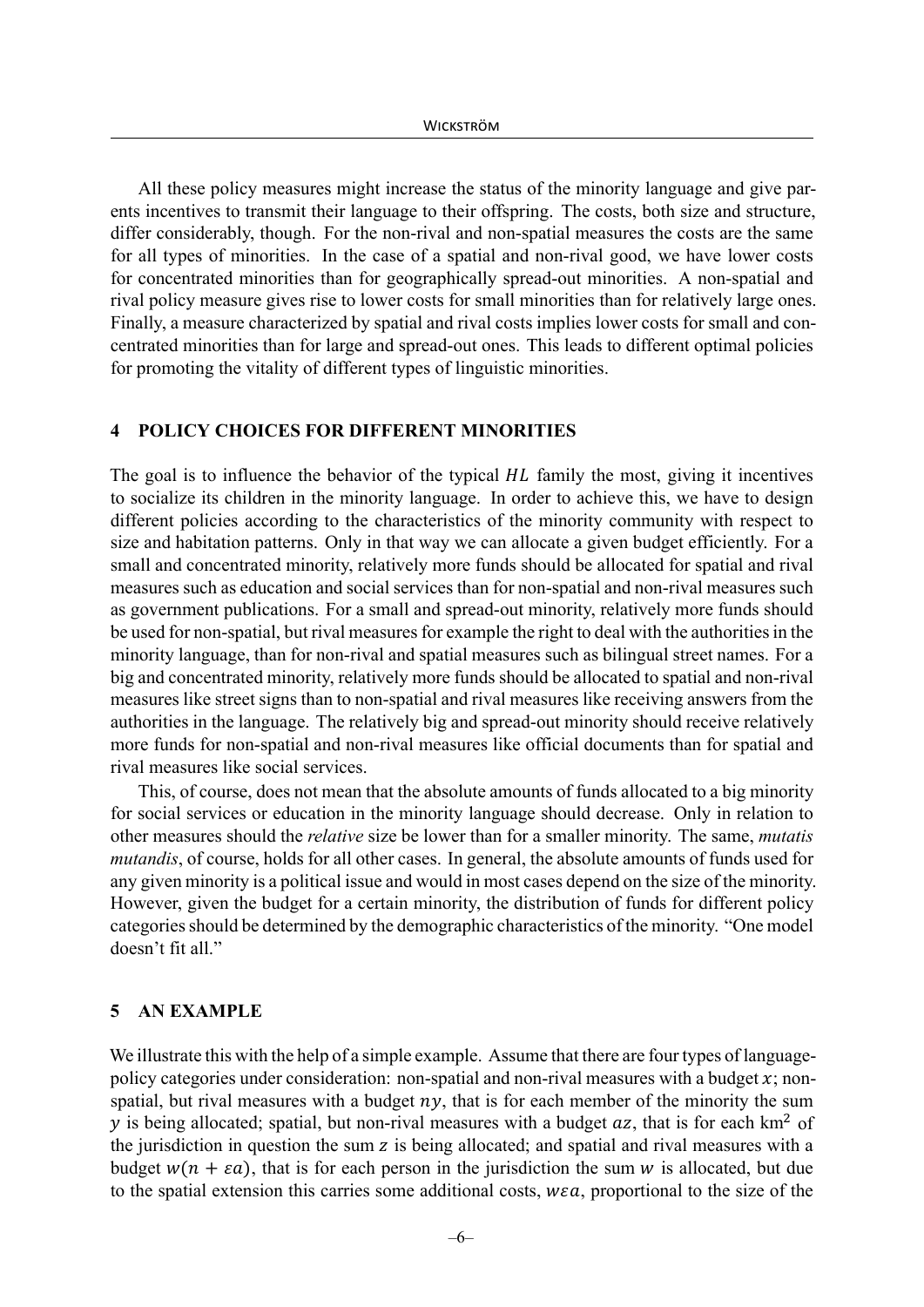jurisdiction. The budget restriction of the policy maker with a total budget of  $\hat{B}$  is then:

$$
B = x + ny + az + w(n + \varepsilon a)
$$
\n
$$
(5.1)
$$

The goal of the policy maker is to distribute this budget on the different categories of policy measures. The impact of the policy on the minority families – how many type  $L$  children will emerge from a  $HL$  family – is an increasing function of how the budgets affect the individual family,  $f(x, y, z, w)$ . We assume that f increases in its arguments.<sup>6</sup> The goal of the policy maker is now to choose the four separate budgets such that  $f$  is maximized, given the limitations of the total budget. We simplify this problem as far as possible without giving up its basic structure by specifying  $f$ :

$$
f(x, y, z, w) = x + \beta y + \gamma z + \delta w \tag{5.2}
$$

Due to the linearity, the problem will have "pure" solutions.<sup>7</sup> That is, the planner will use the entire budget on one of the categories depending on the values of  $n$  and  $\alpha$  in the jurisdiction, or he will be indifferent between two or more categories.

To find the solution we will only have to compare the imp[a](#page-7-0)ct of all pairs of policy categories, considering the trade-off in costs between the budgets for each pair. For instance, comparing the impact of increasing the budget  $x$  or the budget  $y$ , we have to note that the direct impact of  $y$ in comparison to x is  $\beta : 1$ ; on the other hand, in the budget an increase of y by one unit causes a decrease of x by n units. We thus have to compare  $\beta$  and n, and it makes sense to increase y if  $\beta > n$  or, *vice versa*, increase x if  $n > \beta$ . Comparing the impact of x with that of all other category budgets, we find that  $x$  is the better choice if:

$$
n > \beta \tag{5.3}
$$
\n
$$
a > \gamma
$$
\n
$$
n + \varepsilon a > \delta
$$

If  $\delta < \beta + \varepsilon \gamma$ , the third inequality is implied by the two first ones, and the entire budget should be allocated to non-spatial and non-rival measures,  $x$ , if the two first inequalities are satisfied. That is, by limited budgets it is sensible to spend the entire budget on no-spatial and non-rival measures if the minority is sufficiently large ( $n$  is big enough) and it is spread over a sufficiently

<sup>&</sup>lt;sup>6</sup> In deciding which measures to include in a policy category, the planner will presumably first choose the most cost-effective measure and then as the budget increases add new measures to the category according to their cost effectiveness. This implies that the impact of an increasing budget on the margin is less and less, and the function  $f$  will be a concave function.

<span id="page-7-0"></span> $<sup>7</sup>$  If the function is concave, we will get a smooth transition from one category to another. The budget will be</sup> transferred from one category to another in small steps as the area or size of its minority are changed in the jurisdiction, giving up the measures one by one in the first category and introduce new measures one by one in the latter category. By choosing a linear structure for  $f$ , this change is abrupt from one category to the other. With the more realistic assumption of specifying  $f$  as a concave function in its arguments, the sharp division lines in the diagrams in figure 5.1 would be replaced by fuzzy divisions making the transition from one policy category to another gradual with less of one policy category and more of another as the demographic characteristics of a jurisdiction change. In ourspecification, there is one or the other policy that is optimal for any combination of the parameters characterizing the jurisdiction and indifference for the values on the dividing lines. The advantage of our specification is [that](#page-9-1) we get clear answers, albeit at the cost of realism.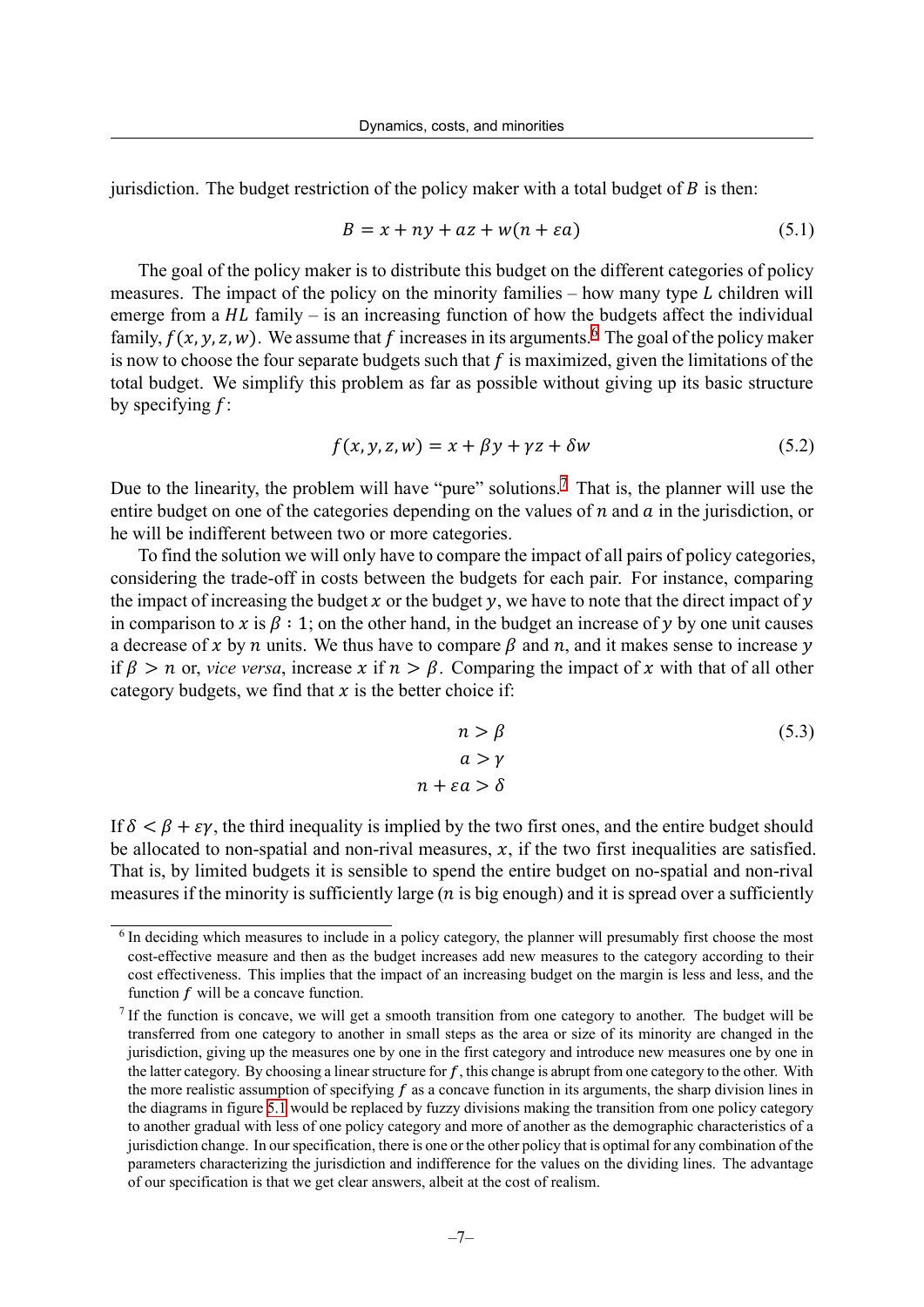large area (a is big enough). If  $\delta > \beta + \varepsilon \gamma$ , that is, if spatial and rival measures have a sufficiently high impact on the behavior of the  $HL$ -families, the third constraint also becomes effective.

The same arguments can be used to find the combinations of the size of the minority,  $n$ , and its area of habitation,  $a$ , where the total budget should be allocated to  $y$ , z, and  $w$ , respectively. For  $y$  we find:

$$
n < \beta \tag{5.4}
$$

$$
n < \frac{\beta}{\gamma}a \tag{5.5}
$$

$$
\frac{\beta}{\delta}(n + \varepsilon a) > n \tag{5.6}
$$

If  $\delta < \beta + \varepsilon \gamma$ , the third inequality is implied by the second one. If not, it implies the second inequality. For  $z$  we find correspondingly:

$$
a < \gamma \tag{5.7}
$$

$$
n > \frac{\beta}{\gamma}a \tag{5.8}
$$

$$
\frac{\gamma}{\delta}(n + \varepsilon a) > a \tag{5.9}
$$

Again, if  $\delta < \beta + \varepsilon \gamma$ , the third inequality is implied by the second one. If not, it implies the second inequality. Finally, for  $w$  we find:

$$
\delta > n + \varepsilon a \tag{5.10}
$$

$$
n > \frac{\beta}{\delta}(n + \varepsilon a) \tag{5.11}
$$

$$
a > \frac{\gamma}{\delta}(n + \varepsilon a) \tag{5.12}
$$

If  $\delta < \beta + \varepsilon \gamma$ , the two last inequalities contradict one another and there are no values of *n* and  $\alpha$  for which it is optimal to let the budget for  $w$  be positive.

We illustrate these results in figure 5.1. We have drawn the figure for the two cases of a big and a small  $\delta$ ; that is for the case that the impact of a spatial and rival good is important enough or not for the status of the language in the family. Generally, we can see that for small  $(n \text{ small})$  $(n \text{ small})$  $(n \text{ small})$  and extended minorities  $(a \text{ big})$  a rival and non-spatial measure, for example the right to contact the authorities in the minority language, is to be preferred  $(y > 0)$ , whereas for a concentrated ( $a$  small), but sufficiently large minority ( $n$  big), a spatial but non-rival measure, for instance bilingual street signs, is the best  $(z > 0)$ . Finally, for an extended (a large) and large minority (*n* big), non-spatial and non-rival measures ( $x > 0$ ), like publishing official documents in the minority language, are most effective. If the impact of spatial and rival measures is strong enough ( $\delta$  big), we also get a region with combinations of the size of the jurisdiction (a) and the size of its minority  $(n)$  for which spatial and rival measures, for example providing ambulant social services in the minority language, are effective for reaching the goal of the policy maker  $(w > 0)$ .

We also see that the relative impact of the measures on the behavior of the family, captured by the function  $f$ , influence when the different types of measures are most effective. If the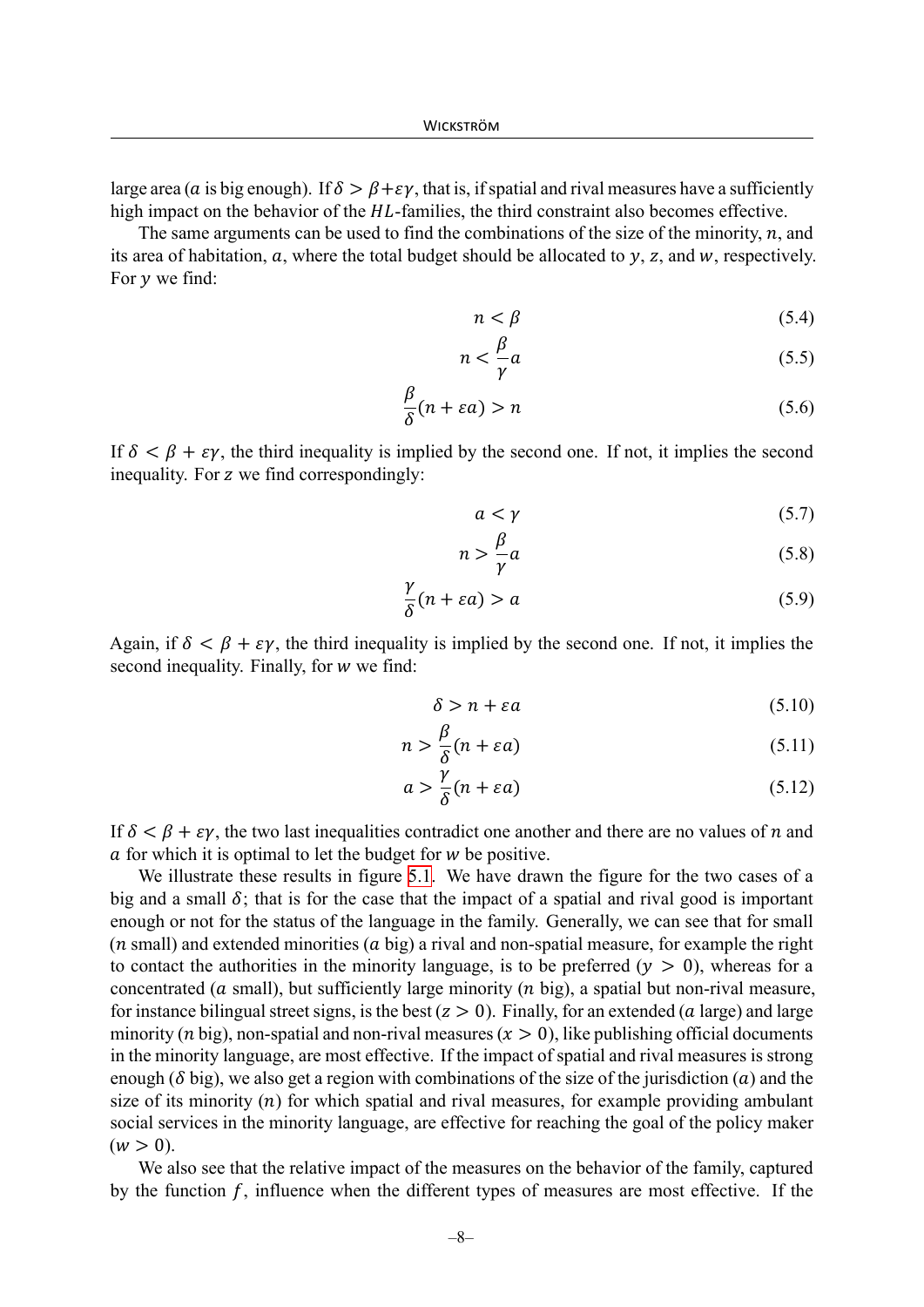<span id="page-9-1"></span>

FIGURE 5.1 Characteristics of jurisdictions and optimal policy categories

non-spatial and rival measures are unimportant ( $\beta$  is small) the budget for these types of measures should be positive only if the jurisdiction has a small enough minority. The budget for a jurisdiction with a bigger minority should then be positive for non-rival measures  $(x \text{ and } z)$  or for spatial and rival ones (w). If  $\beta$  is big, of course, the opposite holds. Similarly, if  $\gamma$  is small, spatial and non-rival measures have low impact, and these measures should have a positive budget only if the area of the jurisdiction in question is small enough. The budget for a jurisdiction with a bigger area should then be positive for non-spatial measures  $(x \text{ and } y)$  or for spatial and rival ones  $(w)$ . If  $\gamma$  is big the opposite holds.

Finally, if the impact of spatial and rival planning measures is too low in comparison to nonspatial and rival as well as to spatial and non-rival ones  $(\delta < \beta + \varepsilon \gamma)$ , such measures should not be introduced. If the impact  $(\delta)$  is strong enough, the density of the minority population in the jurisdiction  $(n/a)$  is between  $\beta \varepsilon/(\delta - \beta)$  and  $(\delta - \varepsilon \gamma)/\gamma$ , and its size not too big, the spatial and rival measures are the most effective. The greater is  $\delta$ , the wider are the ranges of the size of the area  $(a)$  and minority population  $(n)$  of the jurisdiction for which the spatial and rival measures are effective. The range of values for which the other types of measures are most effective is correspondingly smaller.

We finally note that the range of values of the parameters describing the jurisdiction ( $a$  and  $n$ ) that imply a positive budget for non-spatial and non-rival planning measures  $(x > 0)$  increases with a decrease in any of the parameters  $\beta$ ,  $\gamma$ , and  $\delta$  (if  $\delta > \beta + \varepsilon \gamma$ , else  $\delta$  has no influence).<sup>8</sup>

#### **6 CONCLUDING REMARK**

<span id="page-9-0"></span>In order to preserve and increase the vitality of a minority language, there has to be incentives for "mixed families" to transfer the language to their children. Such incentives are – at least partially – created by public policy. The policy measures differ in their costs, not only in the magnitude

 $8$  Note that the slope of the northeast segment of the triangle describing the area with positive  $w$  in the diagram is  $-1/\varepsilon$ . It is, hence, independent of all the intensity parameters  $\beta$ ,  $\gamma$ , and  $\delta$ . An increase in  $\beta$ ,  $\gamma$ , or  $\delta$  will, hence, increase the area marked by  $w$  in the diagram.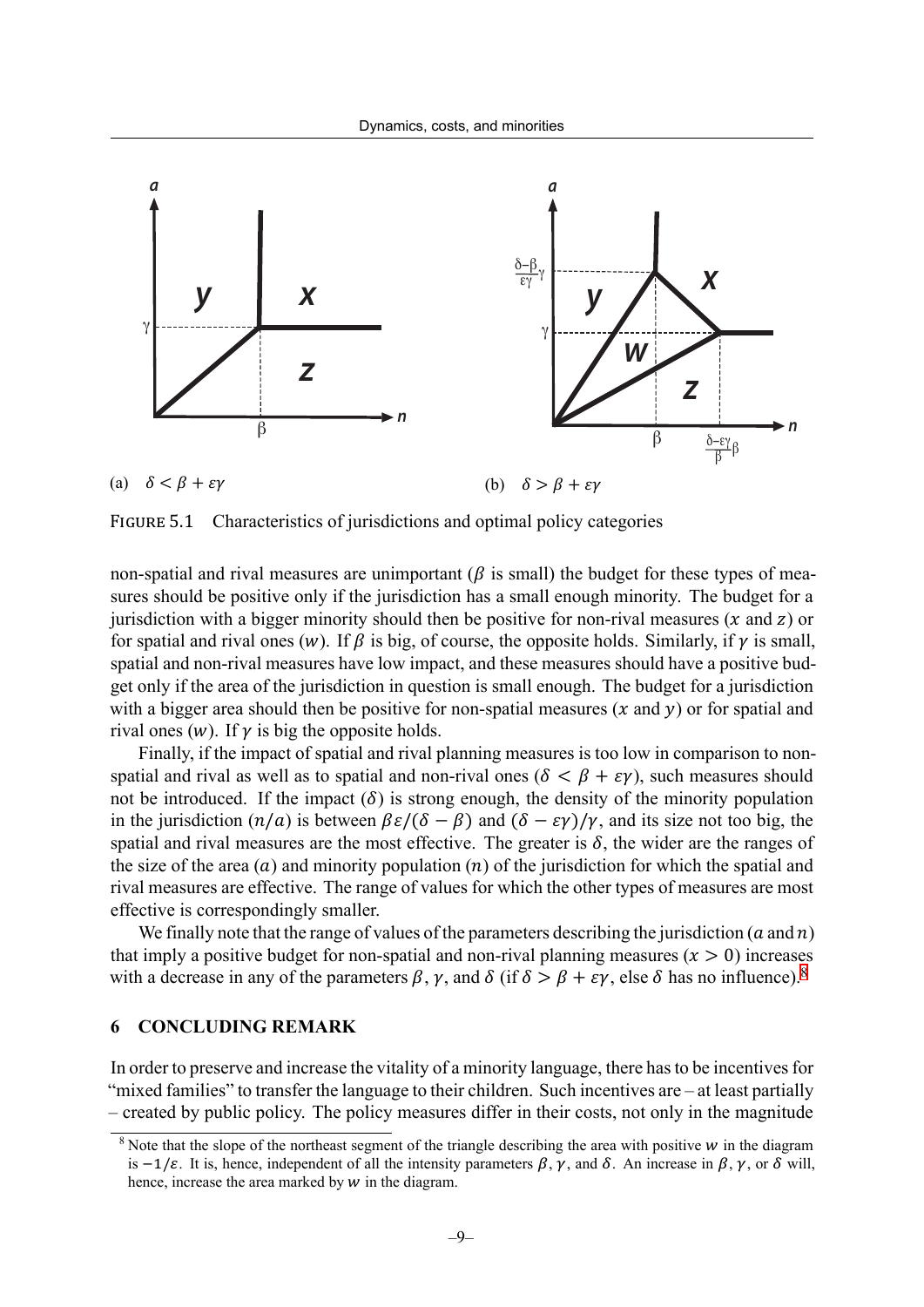of the costs, but also in how the costs depend on the habitation patterns of the minority and its numerical strength. We have argued in this essay that this necessitates a flexible language policy. A *sine qua non* for such a policy, however, are reliable data. Unfortunately, very little is known about how families react to different policy measures. Very often policies are determined in negotiations between the government and representatives of the linguistic minority. It cannot be excluded that the policies decided upon are more in the short-term interests of an élite than furthering the long-run vitality of the language. The only solution is good data and reliable empirical studies.

# **REFERENCES**

- COCHE, OLIVIER, FRANÇOIS VAILLANCOURT, MARC-ANTOINE CADIEUX, and JAMIE LEE RONSON (2012). *Official language policies of the Canadian provinces: Costs and benefits in 2006*. Vancouver: Fraser Institute. Research report.
- DESGAGNÉ , MAXIME LEBLANC and FRANÇOIS VAILLANCOURT (2016). "The distribution of the benefits and costs of Canada's federal official languages policy: Results for 2001". In: *The economics of language policy*. Edited by MICHELE GAZZOLA and BENGT‐ARNE WICKSTRÖM . Cambridge: MIT Press. Chapter 4: 141–164.
- GINSBURGH, VICTOR A. (2017). "Contingent valuation, willingness to pay, and willingness to accept". In: *Economic ideas you should forget*. Edited by BRUNO S. FREY and DAVID ISELIN . Cham: Springer International Publishing: 65–66.
- GRIN, FRANÇOIS and FRANÇOIS VAILLANCOURT (1999). *The cost-effectiveness evaluation of minority language policies: Case studies on Wales, Ireland and the Basque Country*. Volume 2. ECMI Monograph. Flensburg: European Centre for Minority Issues.
- <span id="page-10-0"></span>SCITOVSZKY, TIBOR DE (1941). "A note on welfare propositions in economics". In: *Review of Economic Studies* **9**.**1**: 77–88.
- TEMPLIN, TORSTEN, ANDREA SEIDL, BENGT-ARNE WICKSTRÖM, and GUSTAV FEICHTINGER (2016). "Optimal language policy for the preservation of a minority language". In: *Mathematical Social Sciences* **81**: 8–21.
- VAILLANCOURT , FRANÇOIS (1997). "Economic costs and benefits of the official languages: Some observations". In: *Official languages and the economy: Papers presented at a colloquium hosted by the Official languages support programs branch, Department of Canadian Heritage, held on May 5, 1995*. New Canadian perspectives. Ottawa: Canadian Heritage: 103– 118.
- VAILLANCOURT , FRANÇOIS and OLIVIER COCHE (2009). *Les politiques fédérales en matière de langues officielles au Canada : coûts et avantages en 2006*. Vancouver: Institut Fraser. [See also: FRANÇOIS VAILLANCOURT and OLIVIER COCHE . *Official language policies at the federal level in Canada: Costs and benefits in 2006*. Vancouver: Fraser Institute, 2009.]